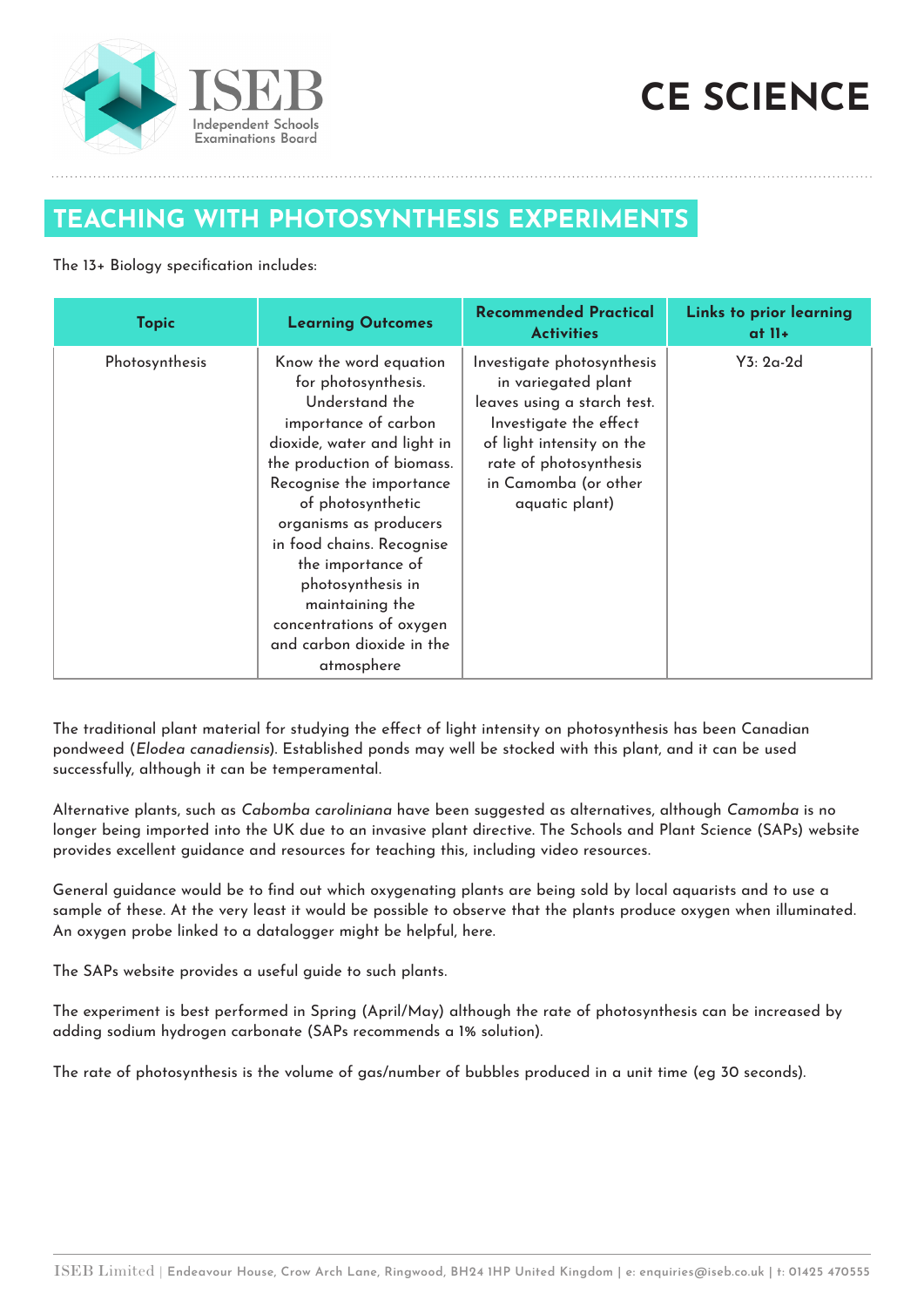Sample (and rather idealised) data are shown below:

| Light intensity, in light units | Mean number of bubbles, in 30 s |  |
|---------------------------------|---------------------------------|--|
| $\circ$                         | 0.00                            |  |
|                                 | 4.00                            |  |
| $\overline{2}$                  | 7.00                            |  |
| $\overline{3}$                  | 8.50                            |  |
| $\overline{\mathbf{4}}$         | 11.25                           |  |
| 5                               | 13.25                           |  |
| 6                               | 14.00                           |  |
| 7                               | 14.30                           |  |
| $\delta$                        | 14.50                           |  |
| 9                               | 14.75                           |  |
| 10                              | 15.00                           |  |

## Sample (and rather idealised) data are shown below:



This investigation uses light intensity (I) as a dependent variable. Unless we have a light meter, it is easier to use 'distance from the lamp to the plant' (d) as the dependent variable.

The relationship between I and d is complex (I is proportional to 1/d2), but this is rarely seen in practice, especially if the bulb has a shade that reflects the light forwards.